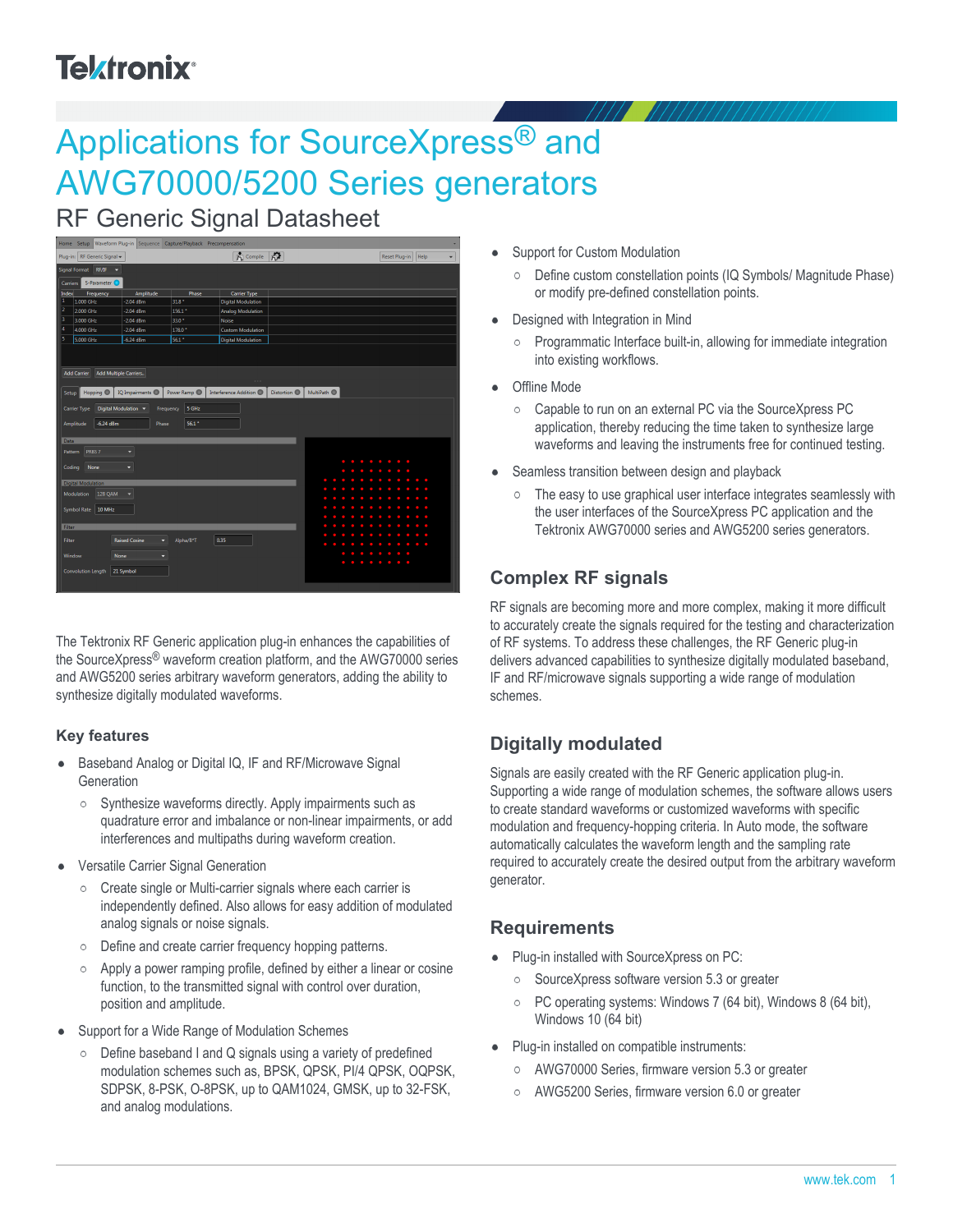**Datasheet**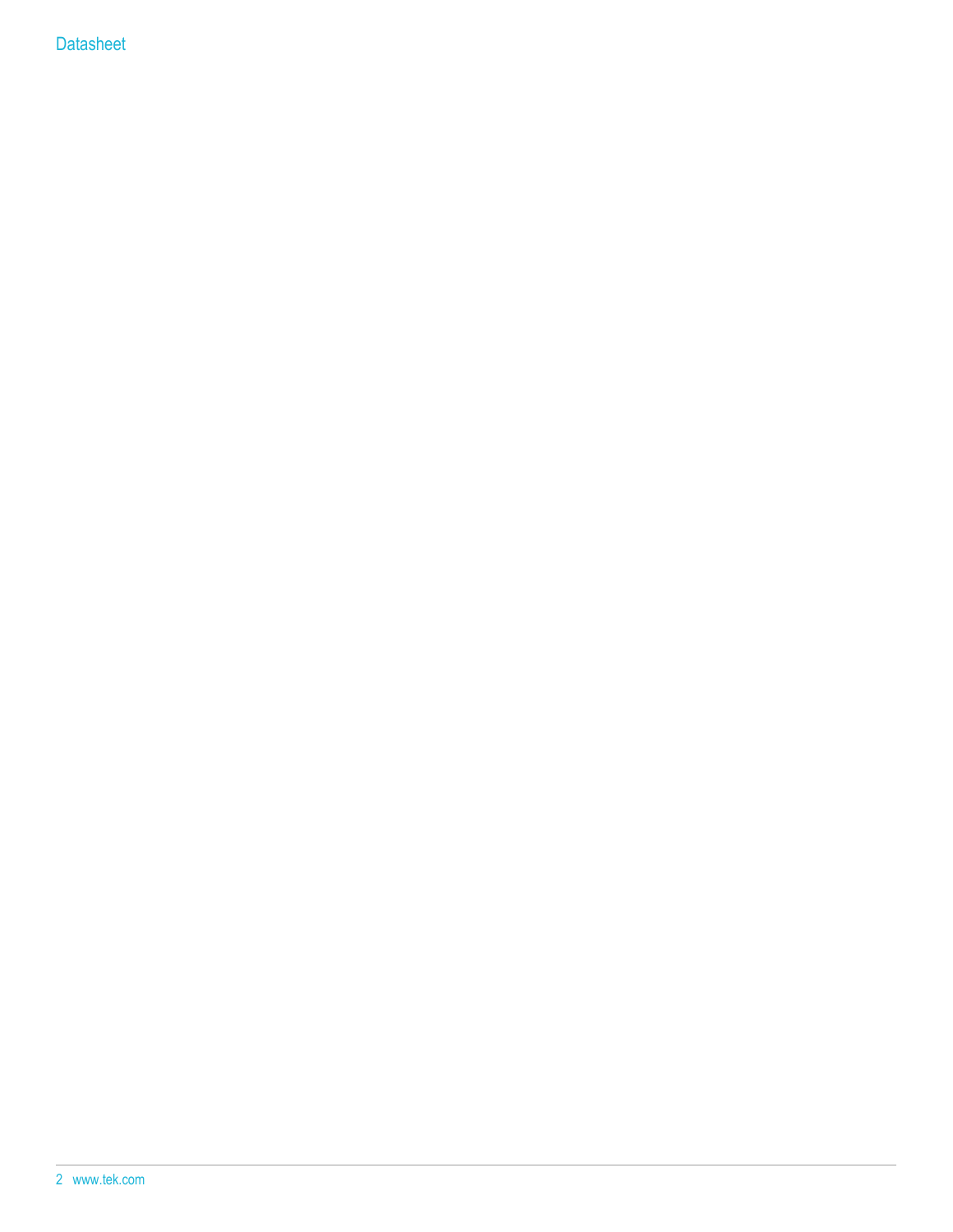# Ordering information

#### **Models**

**RFGENFL-SS01** RF Generic Signal plug-in with a floating license that can be reassigned to different Tektronix instruments or PCs.

**RFGENNL-SS01** RF Generic Signal plug-in with a node locked license tied to a single instrument or PC.

The RF Generic Signal application plug-in can be downloaded for free and a trial license is available. Complete functionality and continued use requires the purchase of a license.

Visit the [SourceXpress,](https://www.tek.com/sourcexpress) [AWG70000](https://www.tek.com/signal-generator/awg70000-arbitrary-waveform-generator), or [AWG5200](https://www.tek.com/arbitrary-waveform-generator/awg5200) product pages to obtain the software and license.

An S-Parameter license is required to enable the S-Parameter feature of the RF Generic Signal application.

### **How to purchase**

To purchase, visit the Tektronix website to request a quote or contact your nearest sales representative.

## **Additional information**

This and other plug-ins are available for SourceXpress and compatible waveform generators.

Use the following website links to view available application plug-ins, downloads, and trial licenses.

- [SourceXpress website](https://www.tek.com/sourcexpress)
- [AWG70000 Series website](https://www.tek.com/signal-generator/awg70000-arbitrary-waveform-generator)
- [AWG5200 Series website](https://www.tek.com/arbitrary-waveform-generator/awg5200)

## **Licensing**

Each plug-in (for SourceXpress, the AWG70000 Series generators, and the AWG5200 Series generators) requires the purchase of a license before they are functional. Some plug-ins may require additional licenses to unlock specific plug-in features. Licenses are managed within the Tektronix Asset Management System (Tek AMS). The Tek AMS website address is [www.tektronix.com/products/product-license.](https://www.tek.com/products/product-license) Product license management requires a login account.

There are two types of licenses available: node-locked (NL) and floating (FL).

- $\bullet$ Node Locked Licenses provide your own copy of the application on your instrument or personal computer and are permanently assigned to a specific Hosti ID or product model/serial number.
- Floating licenses can be moved between different Host IDs or product models.  $\bullet$

Use the Tektronix Asset Management system to check in and check out floating licenses.

Tektronix is registered to ISO 9001 and ISO 14001 by SRI Quality System Registrar.





Product(s) complies with IEEE Standard 488.1-1987, RS-232-C, and with Tektronix Standard Codes and Formats.